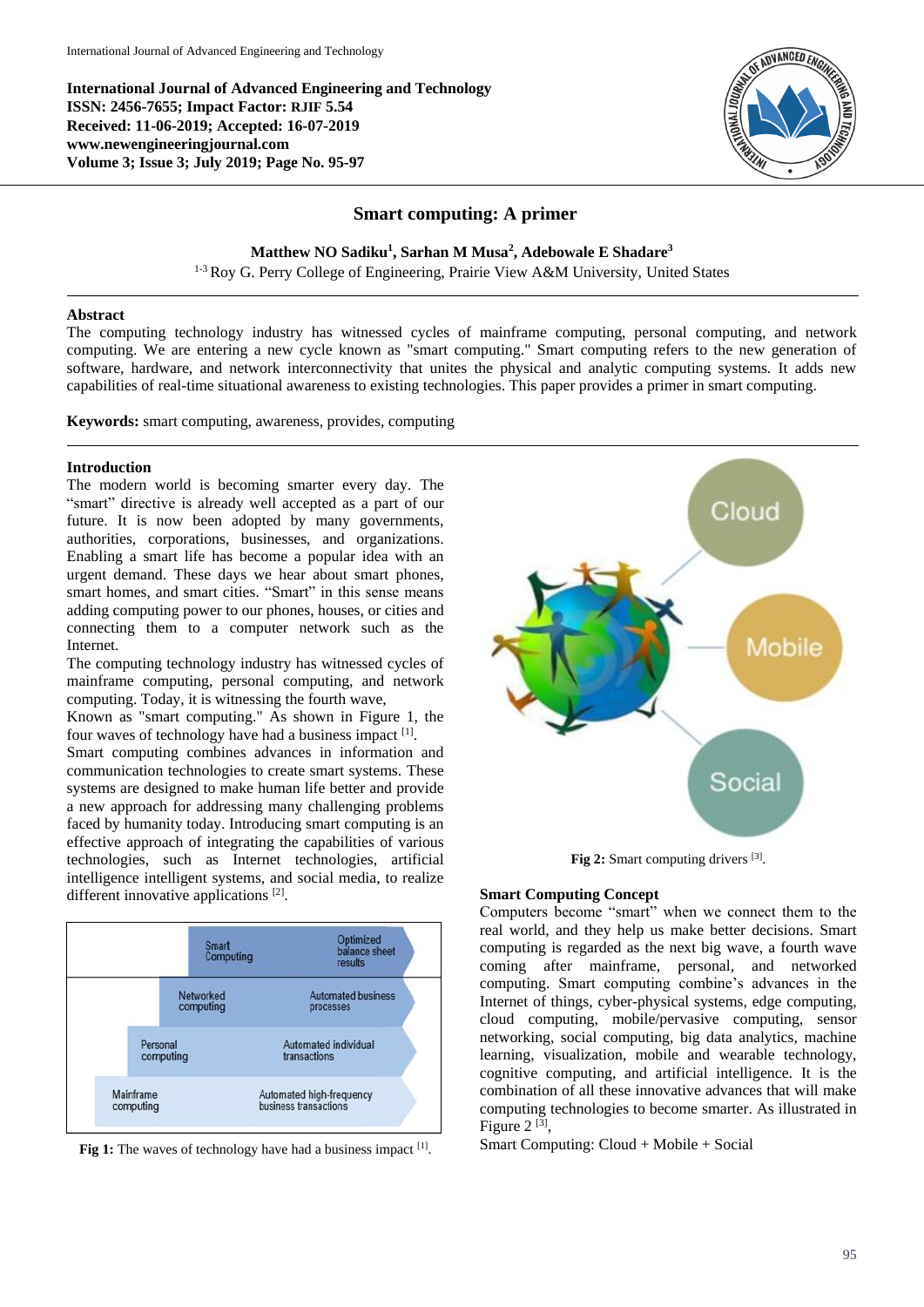Bartels suggests the five A's of smart computing, which are the key functions of intelligence  $[1]$ :

- *Awareness*: Technologies for pervasive interactions such as radio frequency identification (RFID), sensors, video cameras, global positioning system (GPS) chips, smart cards, and other tools will capture data. Communications technologies such as wireless networks will transport the data to central servers for analysis.
- *Analysis*: Businesses and governments use analytical tools, such as data mining, pattern recognition, and artificial intelligence, to make sense of data and also make predictions about what may happen*.*
- *Alternatives*: This refers to evaluating alternatives and making decisions on alternative courses to pursue.
- *Actions*: These are based on the results of analysis, either automatic or with human intervention. The action may be as simple as placing an order or as complex as adjusting thermostats in tens of thousands of households in the least amount of time as possible.
- *Auditabilit*y: This is a feedback system that ensures that the action has taken place, complies with legal regulations and company policies, and also provides some way to evaluate for improvement.

Smart computing can be classified into two main areas: (1) Designing and building smart computing systems, and (2) Using computing technology to design smart things that will make human life better<sup>[2]</sup>.

## **Smart Computing Systems**

Smart computing systems are designed to improve the performance of data centers, vehicles, and other resourceintensive physical assets. They refer to systems that are not isolated but interconnected with communication networks, and capable of remote data collection, processing, exchange, and analysis. A smart system is based on the interaction, communication, connectivity and interoperability of smart technologies. It provides the basis for data collection and storage as well as explores ways of sharing and analyzing this information. It can be applied on a small scale as a smart phone or expanded to smart home or city. Innovation enables conceiving new applications and services as well as improving the efficiency and reliability of the existing ones. It combines together theoretical and practical aspects to design and build smart computing systems that will make human life better.

## **Applications**

Applications of smart computing include transportation, energy, smart and connected communities, healthcare, banking, entertainment, social media, environment, security, surveillance, industrial systems, information retrieval, publishing, entertainment, creativity, social activities. Smart buildings, smart cities, smart grids, precision agriculture, smart health, smart communities, and other innovations contributing to smart living. In addition, many interdisciplinary applications link smart computing to more traditional scientific disciplines such as biology, chemistry, neurosciences, medicine, physics, and economy. Typical examples of smart computing solutions include <sup>[1]</sup>:

 *Power Systems*: Smarting computing can be applied in various areas of the power system. Smart meter and smart energy are common examples. Smart meters are

wireless, high-tech, digital communication devices that will replace the old, analog electricity meters and allow remote electricity readings. They use small computer chips to capture real-time electricity usage in homes and businesses and transmit to servers at the utilities. Using smart meters provides us with some environmental benefits as well as eliminating the need for manual meter reading. Smart energy refers to an approach in which smart electricity, thermal and gas grids are combined. Smart energy is used in smart homes, smart cities, commercial buildings, electric vehicles, smart irrigation, and wherever energy is used. Cost optimization in an autotransformer manufacturing can be done using smart computing techniques [4, 6].

- *Healthcare*: The healthcare industry has been slow to adopt new technologies. It is challenging to convince physicians, nurses, and other healthcare providers to use the systems and reassuring patients that their records will be kept private.
- *Governments*: Every local or regional government is looking for ways to improve transactional processes. Smart computing allows anytime, anywhere, deviceagnostic interconnectivity between leaders and their citizens. Governments that choose to invest in a central data repository are benefitting from shared data, streamlined workflows, greater efficiency, and satisfied digital citizens<sup>[7]</sup>.
- *Animal Welfare*: Animals play a important role in our lives. Dogs have been human companions for thousands of years. Farm animals are a critical part of sustainable agriculture today. Smart technologies are designed for the welfare of domestic and wild animals. They appear to be a promising and economically sustainable option to ensure animal welfare. There are technical and economic challenges to overcome. For example, cost is a limiting factor for just having a unique ID for each animal<sup>[8]</sup>.

Tech vendors such as IBM, Apple, Microsoft, Dell, Siemens, HP, and EMC been developing software and hardware capabilities for smart computing. For example, IBM smart computing aims to optimized business processes in a holistic approach.

# **Benefits and Challenges**

Smart computing will grow rapidly because it will help business solve problems that could not be addressed before. It allows businesses, governments, and nonprofits to tackle previously unsolvable critical problems. It will help solve balance sheet business problems. Smart computing can be used to provide new solutions to many complex and challenged problems faced by humanity today. It can deliver alternate solution for today's computing architecture to satisfy the future generation needs. It also be used

To develop a multi-disciplinary solution to a complex humanitarian problems.

Just as the benefits of smart computing for business are substantial, challenges are equally substantial. There are big challenges in navigating the shift to smart computing.

Smart computing raises some troubling issues of data privacy for customers.

## **Conclusion**

Smart computing is an evolution as well as an extension of